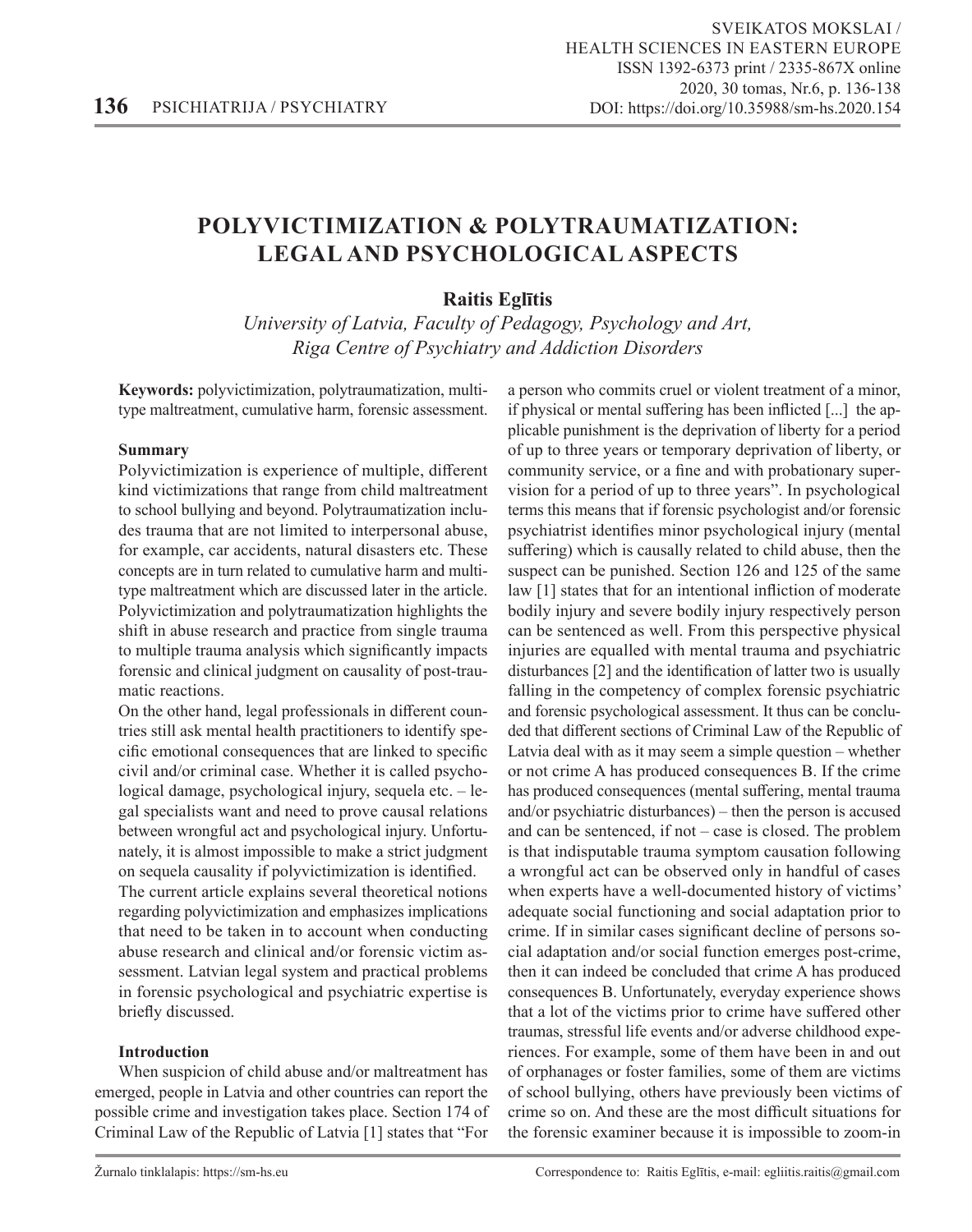or evaluate the impact of single event (crime) ignoring other trauma that have happened prior to it.

**The aim of the study.** Indications – this article is aimed for mental health and legal professionals who have to make decisions about victim psychological damage after wrongful acts. Several psychological concepts as well as practical difficulties are introduced and some of the problem solutions are suggested.

#### **Case example**

The author assessed a fourteen-year-old girl who was a victim of repeated physical abuse in the family. When during the interview she spoke about her parents, she showed signs of anxiety, depression and anger which matched mental suffering as mentioned in the section 174 of the criminal law. But later in the conversation she started to open up about beatings in school of which nobody was aware of. And again – signs of anxiety, depression and anger were observed which in turn could also be defined as mental suffering. In this case event A and event B altogether produced the consequences C and a separate, strictly causal link from the symptoms to one of the events is scientifically impossible to make. Adding to that if we are not aware of school beatings, we could falsely make a conclusion that observed symptoms reach the intensity of mental trauma (moderate bodily injury) as mentioned in section 126 of the criminal law and thus harsher sentence for the abusers in family is possible. Cases like these are common in Latvia which is reflected in statistics regarding rehabilitation of abused children [3] – from total of 1953 victims that officially got psychological treatment in 2018, 501 suffered at least two or more abuse/maltreatment types. And this is highlighting the problem – from one side legal notions ask a "simple" causal yes/no question about the psychological damage, but on the other hand psychological and psychiatric researchers and practitioners for the last 15-20 years emphasize that it is unacceptable to take one event out of the context and evaluate its impact on a person's mental state. One of the most known research supporting this belief was The Adverse childhood experiences study [4] in 1998 which showed shocking numbers of different victimizations and maltreatment people experience during lifetime and their cumulative burden to mental health. But how to deal with this discrepancy between legal and psychological/ psychiatric community? Mental health professionals since 1998 continue to conduct research on the topic of multiple trauma which is gaining more momentum every year. This can be seen by conducting a keyword "polyvictimization" search in Web of Science (2007-2019) which shows that from 1 study in 2007 the number of published papers regarding the topic in 2019 has reached 58. The growing number of researches has evolved in several theories and concepts for better understanding of post-trauma symptom development. One of the key concepts is multi-type maltreatment [5] which is the experience of at least two or more maltreatment forms. Why is this important in assessment, research and investigation? Because the more the types of maltreatment/abuse someone has experienced, the more it is possible that he/she will develop diverse trauma symptoms. And to make matters worse a person can suffer from maltreatment which is done by different people and that similarly as in the case example above restricts categorical judgement about event A causing consequences B. Broader term is polyvictimization [6] which includes not only experience of different type maltreatment, but also other interpersonal traumas such as school bullying, exposure to family violence etc. If multi-type maltreatment and/or polyvictimization appear prior to investigation in process they can also significantly influence the mental state of the victim. Polytraumatization [7] is even broader term than polyvictimization, because it includes not only cases of victimization, but also impersonal trauma such as car accidents, natural disasters and others which can also lead to significant impact of victim's mental state. And last but not least – cumulative harm  $[8]$  – it is an ongoing trauma on a background of previous multi-type maltreatment and/ or polyvictimization. Similarly, with previously mentioned constructs when cumulative harm is identified it is impossible to isolate single trauma and draw conclusions about the impact that it has on psychological outcomes.

To sum up the psychological discoveries it can be said that the polyvictimization, polytraumatization and related constructs are crucial factors in explaining the development of post-crime trauma symptoms. Forensic practitioners should be aware of these concepts to deliberately ask their examinees questions about lifetime traumas unrelated to civil and/or criminal investigation in process in order to obtain broader perspective on victim's post-traumatic state.

#### **Conclusion**

It can be concluded that clinical purpose of a real-life victim assessment can differ from requirements of legal system. Lack of psychological knowledge about multi-type maltreatment, polyvictimization, polytraumatization and cumulative harm can lead to severe legal consequences. Some examples are analysed in this article, some of them are recently mentioned elsewhere [9]. When these conditions appear in practice the best that experts can do is to describe the mental/psychological state of the victim during the assessment and explain the interplay between different factors that could have caused symptoms that are observed. Besides that, mental health professionals should deliberately